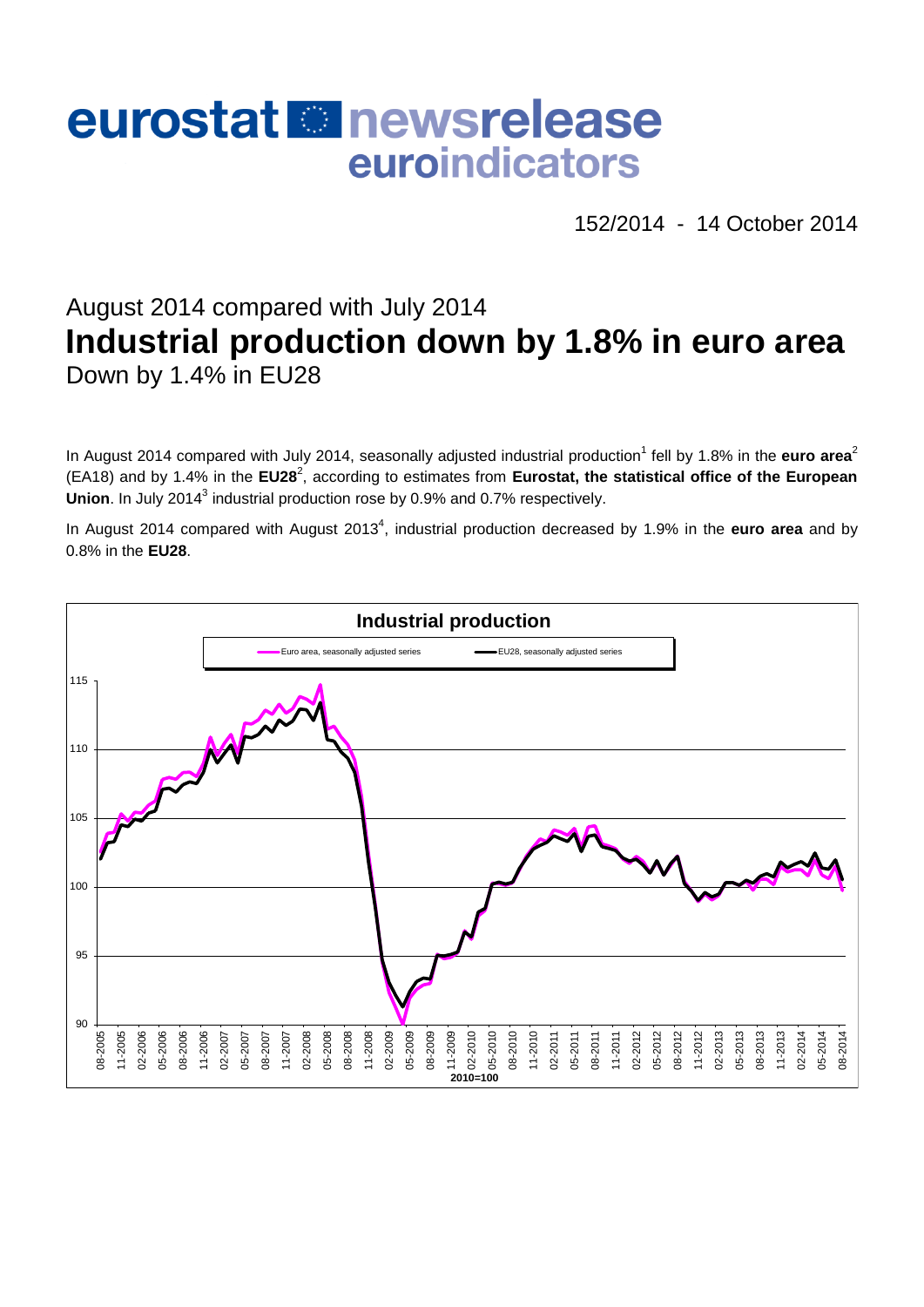# **Monthly comparison by main industrial grouping and by Member State**

The decrease of 1.8% in industrial production in the **euro area** in August 2014, compared with July 2014, is due to production of capital goods falling by 4.8%, intermediate goods by 0.7% and non-durable consumer goods by 0.2%, while durable consumer goods increased by 0.2% and energy by 1.2%.

In the **EU28**, the decrease of 1.4% is due to production of capital goods falling by 4.3% and intermediate goods by 0.4%, while non-durable consumer goods increased by 0.2%, durable consumer goods by 0.6% and energy by 1.2%.

The largest decreases in industrial production were registered in **Hungary** (-5.8%), **Germany** (-4.3%) and **Croatia** (-4.1%), and the highest increases in **Denmark** (+6.9%), **Portugal** (+3.1%) and the **Netherlands** (+1.3%).

# **Annual comparison by main industrial grouping and by Member State**

The decrease of 1.9% in industrial production in the **euro area** in August 2014, compared with August 2013, is due to production of capital goods falling by 3.7%, energy by 3.5%, durable consumer goods by 2.9% and intermediate goods by 1.1%, while non-durable consumer goods increased by 1.4%.

In the **EU28**, the decrease of 0.8% is due to production of energy falling by 3.3% and capital goods by 2.3%, while intermediate goods increased by 0.4%, durable consumer goods by 1.4% and non-durable consumer goods by 1.9%.

The largest decreases in industrial production were registered in **Malta** (-7.0%), **Greece** (-6.0%), **Lithuania** (-4.9%) and **Croatia** (-4.7%), and the highest increases in **Ireland** (+18.3%), **Luxembourg** (+5.6%), **Slovenia** (+4.6%) and **Portugal** (+3.9%).

- 1. The index of industrial production measures the evolution of the volume of production for industry excluding construction, based on data adjusted for working day and seasonal effects. Seasonally adjusted euro area and EU series are calculated by aggregating the seasonally adjusted national data. Eurostat carries out the seasonal adjustment of the data for those countries that do not adjust their data for seasonal effects. Missing observations from Member States for recent months are estimated for the calculation of the euro area and the EU. The weights of the Member States in the EU and euro area aggregates can be found at: <https://circabc.europa.eu/w/browse/5e6d1e48-056c-4c6a-8278-3ab138bcf575> See file: EU-28\_EA-18\_NEWS\_RELEASE\_WEIGHTINGS\_2010 More detailed data can be found in the short-term statistics database on the Eurostat website: [http://epp.eurostat.ec.europa.eu/portal/page/portal/short\\_term\\_business\\_statistics/data/database](http://epp.eurostat.ec.europa.eu/portal/page/portal/short_term_business_statistics/data/database)
- 2. The euro area (EA18) includes Belgium, Germany, Estonia, Ireland, Greece, Spain, France, Italy, Cyprus, Latvia, Luxembourg, Malta, the Netherlands, Austria, Portugal, Slovenia, Slovakia and Finland. The European Union (EU28) includes Belgium, Bulgaria, the Czech Republic, Denmark, Germany, Estonia, Ireland, Greece, Spain, France, Croatia, Italy, Cyprus, Latvia, Lithuania, Luxembourg, Hungary, Malta, the Netherlands, Austria, Poland, Portugal, Romania, Slovenia, Slovakia, Finland, Sweden and the United Kingdom. The tables also include Norway.
- 3. Data of previous months have been revised compared to those issued in the News Release 135/2014 of 12 September 2014. The monthly growth rate for July 2014 has been revised from +1.0% to +0.9% for the EA18 and remains unchanged at +0.7% for the EU28. The annual growth rates have been revised from +2.2% to +1.6% for the EA18 and from +2.0% to +1.7% for the EU28.
- 4. Based on data adjusted for working days.

#### Issued by: **Eurostat Press Office**

**Tim ALLEN Tel: +352-4301-33 444 [eurostat-pressoffice@ec.europa.eu](mailto:eurostat-pressoffice@ec.europa.eu)** For further information on data:

**Sarmite VISOCKA Tel: +352-4301-32 762 [sarmite.visocka@ec.europa.eu](mailto:sarmite.visocka@ec.europa.eu)**

Eurostat news releases on the internet: **<http://ec.europa.eu/eurostat>** Selected Principal European Economic Indicators: **<http://ec.europa.eu/eurostat/euroindicators>** Follow Eurostat on Twitter: **[http://twitter.com/EU\\_Eurostat](http://twitter.com/EU_Eurostat)**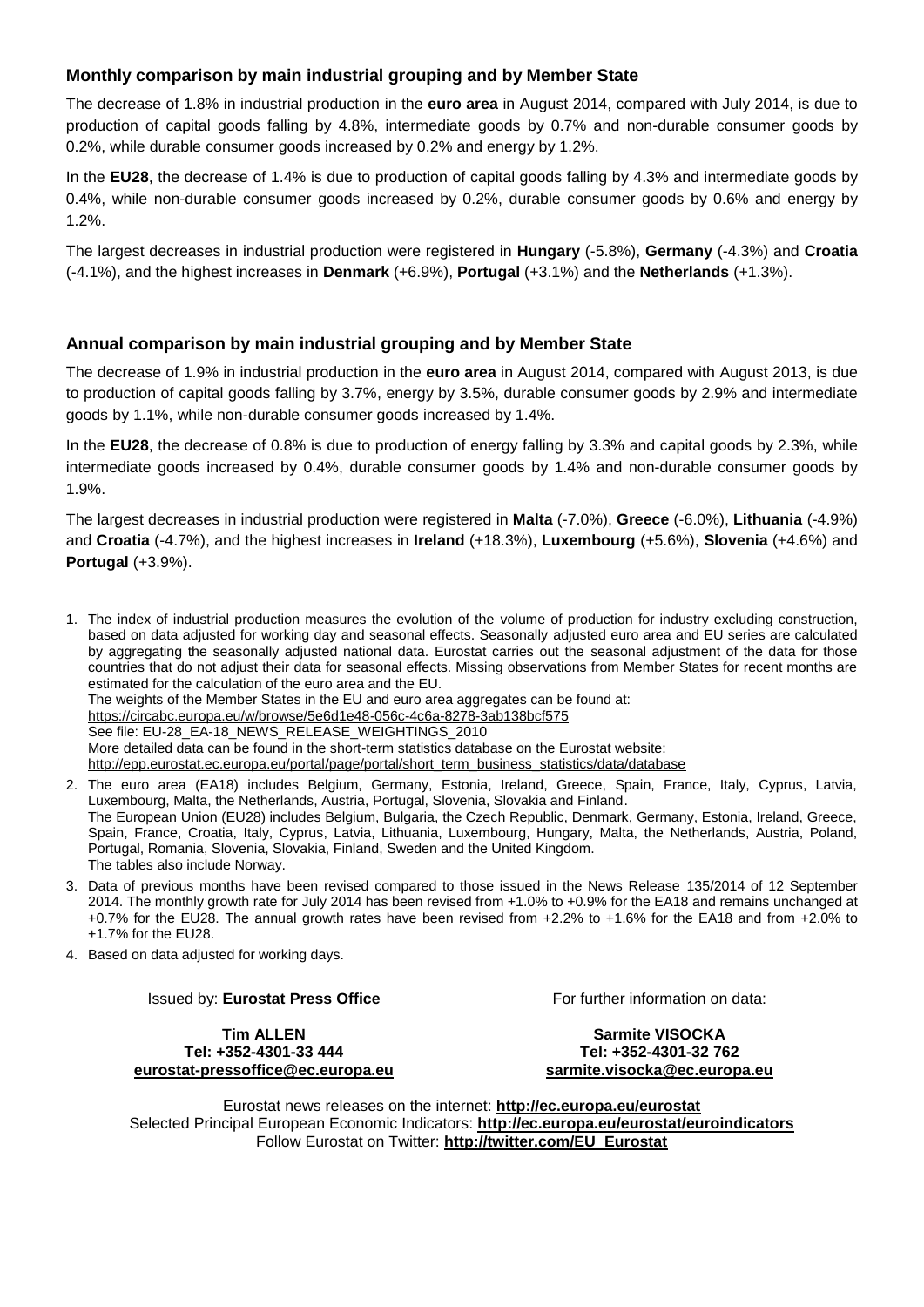# **Industrial production**

% change compared with previous month\*

|                            | Mar-14 | Apr-14 | $May-14$ | $Jun-14$ | $Jul-14$ | Aug-14 |
|----------------------------|--------|--------|----------|----------|----------|--------|
| <b>EA18</b>                |        |        |          |          |          |        |
| Total industry             | $-0.4$ | 1.1    | $-1.1$   | $-0.3$   | 0.9      | $-1.8$ |
| Intermediate goods         | $-0.7$ | 0.9    | $-2.0$   | 0.2      | 1.0      | $-0.7$ |
| Energy                     | 0.6    | 1.1    | 3.1      | $-1.1$   | $-1.4$   | 1.2    |
| Capital goods              | $-0.7$ | 0.5    | $-0.9$   | 0.1      | 2.5      | $-4.8$ |
| Durable consumer goods     | 0.0    | $-0.3$ | $-2.2$   | 2.1      | $-1.0$   | 0.2    |
| Non-durable consumer goods | $-0.8$ | 3.4    | $-1.7$   | $-2.2$   | 0.8      | $-0.2$ |
| <b>EU28</b>                |        |        |          |          |          |        |
| Total industry             | $-0.3$ | 1.0    | $-1.1$   | $-0.1$   | 0.7      | $-1.4$ |
| Intermediate goods         | $-0.5$ | 0.8    | $-1.9$   | 0.3      | 0.7      | $-0.4$ |
| Energy                     | 0.2    | 0.6    | 2.3      | $-1.3$   | $-0.6$   | 1.2    |
| Capital goods              | $-0.5$ | 0.7    | $-1.2$   | 0.4      | 2.3      | $-4.3$ |
| Durable consumer goods     | $-0.2$ | 0.4    | $-1.8$   | 1.5      | $-0.6$   | 0.6    |
| Non-durable consumer goods | $-0.4$ | 2.6    | $-1.7$   | $-1.2$   | 0.0      | 0.2    |

| <b>Total industry</b> | Mar-14 | Apr-14 | May-14 | <b>Jun-14</b> | <b>Jul-14</b> | Aug-14  |
|-----------------------|--------|--------|--------|---------------|---------------|---------|
| <b>EA18</b>           | $-0.4$ | 1.1    | $-1.1$ | $-0.3$        | 0.9           | $-1.8$  |
| <b>EU28</b>           | $-0.3$ | 1.0    | $-1.1$ | $-0.1$        | 0.7           | $-1.4$  |
| <b>Belgium</b>        | $-0.6$ | 1.4    | $-0.4$ | $-0.8$        | $-0.3$        | ÷       |
| <b>Bulgaria</b>       | $-1.5$ | 0.2    | $-1.2$ | $-1.1$        | $-0.1$        | $-0.9$  |
| <b>Czech Republic</b> | 0.2    | 0.3    | $-1.5$ | 0.3           | 0.6           | $-3.6$  |
| <b>Denmark</b>        | 2.1    | $-0.1$ | $-2.1$ | 1.5           | $-4.1$        | 6.9     |
| Germany               | $-0.2$ | 0.4    | $-1.4$ | 0.3           | 1.7           | $-4.3$  |
| <b>Estonia</b>        | 2.0    | 2.4    | 0.7    | $-0.9$        | 2.7           | $-2.0$  |
| Ireland               | 1.9    | 15.1   | $-2.3$ | $-20.0$       | 13.3          | $-1.6$  |
| Greece                | $-2.7$ | 2.0    | $-0.1$ | $-0.6$        | $-1.2$        | $-1.6$  |
| <b>Spain</b>          | $-0.6$ | 1.5    | $-0.9$ | $-0.9$        | 0.0           | 0.1     |
| <b>France</b>         | $-0.4$ | $-0.2$ | $-1.2$ | 1.3           | 0.3           | $-0.1$  |
| Croatia               | 1.3    | $-3.0$ | 0.0    | $-1.1$        | 2.0           | $-4.1$  |
| <b>Italy</b>          | $-0.4$ | 0.5    | $-1.2$ | 0.9           | $-1.0$        | 0.3     |
| <b>Cyprus</b>         | 0.8    | $-0.9$ | 0.9    | 0.5           | $-1.2$        |         |
| Latvia                | 0.2    | 2.3    | 0.1    | $-1.3$        | 1.4           | $-0.2$  |
| Lithuania             | $-3.5$ | 5.3    | 1.8    | $-2.5$        | 1.1           | $-3.5$  |
| Luxembourg            | $-2.2$ | 2.6    | $-1.1$ | $-1.1$        | 1.4           | $0.0**$ |
| <b>Hungary</b>        | 0.5    | 2.2    | $-0.7$ | 1.8           | 1.5           | $-5.8$  |
| <b>Malta</b>          | 2.2    | $-7.2$ | 0.1    | 6.7           | $-4.8$        | 0.4     |
| Netherlands           | $-1.1$ | 3.8    | 1.6    | $-1.8$        | 1.2           | $1.3$   |
| <b>Austria</b>        | $-2.2$ | 1.4    | $-1.3$ | 2.1           | $-1.2$        |         |
| Poland                | 0.4    | 0.7    | $-1.7$ | 0.6           | 1.0           | $-1.3$  |
| Portugal              | $-4.2$ | 6.7    | $-3.1$ | $-0.7$        | 1.7           | 3.1     |
| Romania               | 1.2    | $-1.0$ | 2.7    | $-0.8$        | $-0.5$        | $-2.7$  |
| Slovenia              | 2.2    | 0.0    | $-0.3$ | 1.8           | 2.0           | $-2.3$  |
| Slovakia              | $-0.2$ | 0.6    | 0.5    | 0.7           | 0.1           | 0.3     |
| Finland               | 1.0    | $-0.1$ | $-0.4$ | $-0.4$        | 0.6           | $-0.5$  |
| <b>Sweden</b>         | $-2.4$ | 1.4    | $-3.1$ | 1.5           | $-0.9$        | $-0.7$  |
| <b>United Kingdom</b> | $-0.2$ | 0.2    | $-0.6$ | 0.1           | 0.4           | 0.0     |
| Norway                | 2.1    | $-0.4$ | $-6.2$ | 5.8           | $-0.5$        | $-0.6$  |

\* Working day and seasonally adjusted

\*\* Estimated by Member State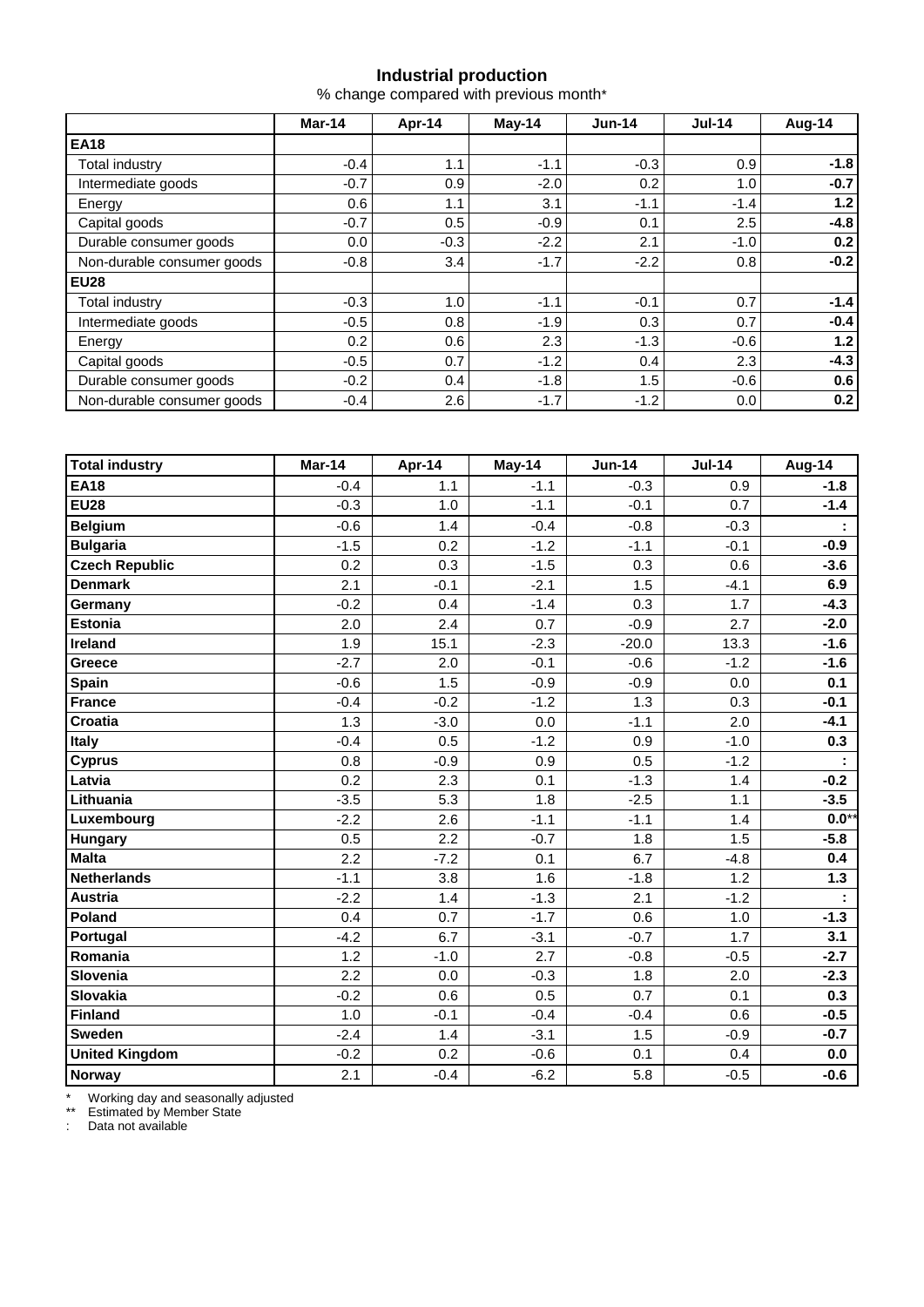## **Industrial production**

% change compared with same month of the previous year\*

|                            | Mar-14  | Apr-14 | May-14 | $Jun-14$ | $Jul-14$ | Aug-14 |  |
|----------------------------|---------|--------|--------|----------|----------|--------|--|
| <b>EA18</b>                |         |        |        |          |          |        |  |
| Total industry             | 0.3     | 1.9    | 0.7    | 0.3      | 1.6      | $-1.9$ |  |
| Intermediate goods         | 2.6     | 3.6    | 0.4    | 0.4      | 1.4      | $-1.1$ |  |
| Energy                     | $-12.2$ | $-7.9$ | $-3.3$ | $-3.8$   | $-5.0$   | $-3.5$ |  |
| Capital goods              | 2.8     | 1.2    | 1.4    | 0.3      | 3.9      | $-3.7$ |  |
| Durable consumer goods     | $-1.0$  | 0.2    | $-1.2$ | $-1.5$   | $-1.6$   | $-2.9$ |  |
| Non-durable consumer goods | 2.7     | 7.0    | 3.1    | 2.4      | 2.6      | 1.4    |  |
| <b>EU28</b>                |         |        |        |          |          |        |  |
| <b>Total industry</b>      | 0.9     | 2.5    | 1.4    | 0.8      | 1.7      | $-0.8$ |  |
| Intermediate goods         | 3.3     | 4.6    | 1.4    | 1.4      | 2.0      | 0.4    |  |
| Energy                     | $-9.9$  | $-6.6$ | $-2.7$ | $-3.9$   | $-4.6$   | $-3.3$ |  |
| Capital goods              | 3.1     | 2.4    | 2.4    | 1.1      | 4.5      | $-2.3$ |  |
| Durable consumer goods     | 0.5     | 2.1    | 1.3    | 0.5      | 0.8      | 1.4    |  |
| Non-durable consumer goods | 2.9     | 5.7    | 2.6    | 2.6      | 1.6      | 1.9    |  |

| <b>Total industry</b> | Mar-14  | Apr-14  | May-14  | <b>Jun-14</b> | <b>Jul-14</b> | Aug-14   |
|-----------------------|---------|---------|---------|---------------|---------------|----------|
| <b>EA18</b>           | 0.3     | 1.9     | 0.7     | 0.3           | 1.6           | $-1.9$   |
| <b>EU28</b>           | 0.9     | 2.5     | 1.4     | 0.8           | 1.7           | $-0.8$   |
| <b>Belgium</b>        | $-0.7$  | 7.5     | 5.0     | $-0.1$        | $-1.2$        |          |
| <b>Bulgaria</b>       | 3.6     | 3.7     | 5.0     | 0.9           | $-0.3$        | $-1.9$   |
| <b>Czech Republic</b> | 7.0     | 8.4     | 4.6     | 5.7           | 6.0           | $-2.8$   |
| <b>Denmark</b>        | $-0.1$  | 0.3     | $-0.2$  | 2.3           | $-7.0$        | 3.5      |
| Germany               | 1.7     | 1.6     | 1.7     | 0.1           | 3.1           | $-2.8$   |
| <b>Estonia</b>        | $-2.2$  | 3.9     | 2.3     | 1.3           | 2.4           | 3.0      |
| Ireland               | 13.4    | 33.2    | 27.0    | 3.8           | 19.6          | 18.3     |
| Greece                | $-4.8$  | $-3.4$  | $-0.1$  | $-5.3$        | $-1.2$        | $-6.0$   |
| Spain                 | 0.6     | 4.4     | 2.5     | 0.3           | 0.7           | 0.5      |
| <b>France</b>         | $-0.6$  | $-1.9$  | $-4.0$  | 0.2           | 0.2           | 0.1      |
| Croatia               | 0.7     | 0.5     | 1.4     | $-1.7$        | 1.4           | $-4.7$   |
| <b>Italy</b>          | $-0.1$  | 1.5     | $-1.7$  | 0.3           | $-1.6$        | $-0.7$   |
| <b>Cyprus</b>         | 0.4     | $-4.1$  | 0.5     | 0.4           | $-1.0$        |          |
| Latvia                | $-1.6$  | 1.6     | $-0.2$  | $-2.0$        | $-1.5$        | $-0.4$   |
| Lithuania             | $-10.1$ | 0.2     | 10.7    | 3.4           | 2.8           | $-4.9$   |
| Luxembourg            | 8.3     | 9.1     | 8.9     | 7.9           | 6.8           | $5.6***$ |
| Hungary               | 8.1     | 9.7     | 10.2    | 11.2          | 12.3          | 2.9      |
| <b>Malta</b>          | $-1.8$  | $-12.3$ | $-11.4$ | $-1.0$        | $-1.0$        | $-7.0$   |
| <b>Netherlands</b>    | $-9.5$  | $-2.6$  | $-1.8$  | $-1.3$        | 2.1           | 1.0      |
| Austria               | 0.5     | 0.9     | $-0.4$  | 3.7           | 0.6           |          |
| Poland                | 5.5     | 5.6     | 2.1     | 1.8           | 2.4           | 0.3      |
| Portugal              | $-0.6$  | 5.7     | 0.8     | 0.6           | 4.8           | 3.9      |
| Romania               | 9.8     | 2.1     | 15.2    | 9.9           | 5.1           | 1.9      |
| Slovenia              | 4.5     | 2.7     | 3.8     | 5.0           | 8.5           | 4.6      |
| Slovakia              | 4.1     | 3.5     | 4.6     | 7.6           | 4.4           | 2.7      |
| <b>Finland</b>        | $-5.0$  | $-2.0$  | $-3.5$  | $-3.3$        | $-2.7$        | $-3.3$   |
| Sweden                | $-3.5$  | 0.3     | $-2.0$  | $-0.5$        | $-4.5$        | $-2.0$   |
| <b>United Kingdom</b> | 2.0     | 4.2     | 3.1     | 1.3           | 2.5           | 2.4      |
| Norway                | 7.0     | 3.2     | $-4.0$  | 3.0           | $-2.9$        | 2.4      |

\* Working day adjusted

\*\* Estimated by Member State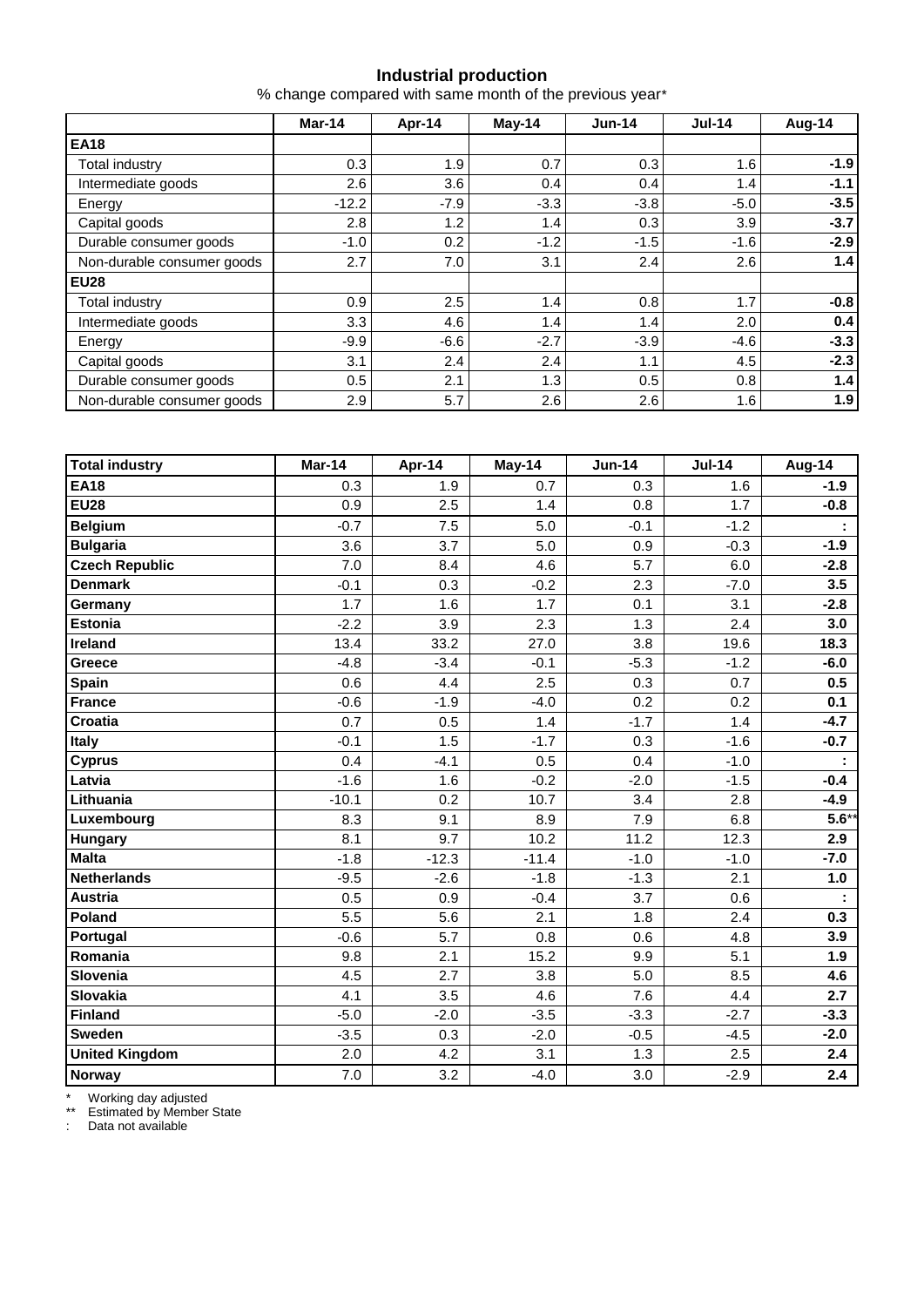### **Production indices for total industry, working day and seasonally adjusted** (base year 2010)

|                       | 08/13 | 09/13 | 10/13 | 11/13 | 12/13 | 01/14 | 02/14 | 03/14 | 04/14 | 05/14 | 06/14 | 07/14 | 08/14 |
|-----------------------|-------|-------|-------|-------|-------|-------|-------|-------|-------|-------|-------|-------|-------|
| <b>EA18</b>           | 100.6 | 100.6 | 100.2 | 101.5 | 101.1 | 101.2 | 101.2 | 100.8 | 102.0 | 100.9 | 100.6 | 101.5 | 99.7  |
| <b>EU28</b>           | 100.8 | 101.0 | 100.7 | 101.8 | 101.4 | 101.6 | 101.8 | 101.5 | 102.5 | 101.4 | 101.3 | 102.0 | 100.5 |
| <b>Belgium</b>        | 101.4 | 101.9 | 103.5 | 104.9 | 104.5 | 103.8 | 104.1 | 103.5 | 104.9 | 104.5 | 103.7 | 103.4 |       |
| <b>Bulgaria</b>       | 107.0 | 107.5 | 108.1 | 108.0 | 107.8 | 109.8 | 109.7 | 108.1 | 108.3 | 107.1 | 105.8 | 105.7 | 104.8 |
| <b>Czech Republic</b> | 108.3 | 106.2 | 107.9 | 108.0 | 108.6 | 108.0 | 109.5 | 109.7 | 110.1 | 108.4 | 108.8 | 109.4 | 105.4 |
| <b>Denmark</b>        | 100.7 | 103.7 | 105.8 | 102.3 | 100.1 | 100.8 | 100.9 | 103.0 | 102.9 | 100.7 | 102.2 | 98.0  | 104.8 |
| Germany               | 107.7 | 107.2 | 106.3 | 108.3 | 108.2 | 108.3 | 108.3 | 108.1 | 108.5 | 107.0 | 107.3 | 109.1 | 104.4 |
| <b>Estonia</b>        | 124.4 | 124.9 | 125.9 | 125.0 | 119.8 | 124.2 | 122.2 | 124.6 | 127.6 | 128.5 | 127.3 | 130.8 | 128.2 |
| Ireland               | 91.9  | 97.0  | 99.1  | 101.6 | 98.6  | 103.5 | 107.7 | 109.8 | 126.4 | 123.5 | 98.8  | 111.9 | 110.1 |
| Greece                | 90.5  | 88.5  | 87.8  | 85.1  | 89.4  | 88.0  | 88.8  | 86.4  | 88.1  | 88.1  | 87.5  | 86.5  | 85.1  |
| Spain                 | 90.4  | 90.8  | 90.0  | 90.8  | 90.9  | 90.9  | 91.5  | 90.9  | 92.3  | 91.5  | 90.7  | 90.7  | 90.9  |
| <b>France</b>         | 98.4  | 98.2  | 98.0  | 99.3  | 98.7  | 98.2  | 98.4  | 98.0  | 97.8  | 96.6  | 97.9  | 98.2  | 98.1  |
| <b>Croatia</b>        | 92.6  | 89.3  | 90.6  | 93.5  | 90.9  | 95.8  | 93.0  | 94.2  | 91.4  | 91.4  | 90.4  | 92.2  | 88.4  |
| <b>Italy</b>          | 91.2  | 91.5  | 92.0  | 92.2  | 91.4  | 92.3  | 91.8  | 91.4  | 91.9  | 90.8  | 91.6  | 90.7  | 91.0  |
| <b>Cyprus</b>         | 80.8  | 71.3  | 71.5  | 69.1  | 71.0  | 70.8  | 71.7  | 72.3  | 71.6  | 72.2  | 72.6  | 71.7  |       |
| Latvia                | 114.5 | 114.7 | 115.2 | 114.8 | 113.2 | 110.0 | 111.2 | 111.5 | 114.0 | 114.1 | 112.7 | 114.2 | 114.0 |
| Lithuania             | 115.5 | 113.8 | 120.5 | 114.5 | 112.9 | 110.0 | 112.5 | 108.6 | 114.4 | 116.5 | 113.6 | 114.8 | 110.8 |
| Luxembourg            | 95.5  | 95.9  | 96.2  | 97.9  | 102.7 | 97.2  | 100.5 | 98.3  | 100.9 | 99.8  | 98.7  | 100.1 | 100.1 |
| <b>Hungary</b>        | 107.1 | 107.9 | 107.6 | 108.2 | 106.4 | 109.9 | 111.2 | 111.8 | 114.3 | 113.5 | 115.5 | 117.2 | 110.4 |
| <b>Malta</b>          | 100.2 | 100.9 | 94.5  | 97.3  | 95.4  | 92.2  | 96.3  | 98.4  | 91.4  | 91.5  | 97.6  | 92.9  | 93.3  |
| <b>Netherlands</b>    | 98.8  | 99.6  | 96.7  | 100.0 | 97.8  | 96.0  | 94.8  | 93.8  | 97.4  | 99.0  | 97.2  | 98.4  | 99.7  |
| <b>Austria</b>        | 107.6 | 107.5 | 107.5 | 107.0 | 107.8 | 111.6 | 109.8 | 107.4 | 108.9 | 107.5 | 109.8 | 108.5 |       |
| Poland                | 112.5 | 112.3 | 113.0 | 114.7 | 111.8 | 114.5 | 113.4 | 113.9 | 114.7 | 112.8 | 113.5 | 114.6 | 113.1 |
| Portugal              | 94.8  | 94.6  | 94.3  | 96.1  | 94.8  | 95.3  | 94.9  | 90.9  | 97.0  | 94.0  | 93.3  | 94.9  | 97.8  |
| Romania               | 118.5 | 121.2 | 124.4 | 123.5 | 122.7 | 126.6 | 125.6 | 127.1 | 125.8 | 129.2 | 128.2 | 127.5 | 124.0 |
| Slovenia              | 99.1  | 98.7  | 99.3  | 99.1  | 101.8 | 100.7 | 100.4 | 102.6 | 102.6 | 102.3 | 104.1 | 106.2 | 103.8 |
| Slovakia              | 120.2 | 120.7 | 121.3 | 123.1 | 121.6 | 122.9 | 123.7 | 123.5 | 124.2 | 124.8 | 125.7 | 125.8 | 126.2 |
| <b>Finland</b>        | 95.9  | 95.7  | 95.6  | 95.8  | 95.5  | 92.3  | 92.4  | 93.3  | 93.2  | 92.8  | 92.4  | 93.0  | 92.5  |
| Sweden                | 95.0  | 95.3  | 93.0  | 97.5  | 96.6  | 96.2  | 97.4  | 95.1  | 96.4  | 93.4  | 94.8  | 93.9  | 93.2  |
| <b>United Kingdom</b> | 96.2  | 97.5  | 97.2  | 97.1  | 97.6  | 97.3  | 98.7  | 98.6  | 98.7  | 98.2  | 98.2  | 98.6  | 98.6  |
| <b>Norway</b>         | 93.9  | 93.8  | 91.5  | 93.1  | 93.8  | 94.9  | 95.7  | 97.7  | 97.3  | 91.3  | 96.6  | 96.1  | 95.5  |

\* Estimated by Member State